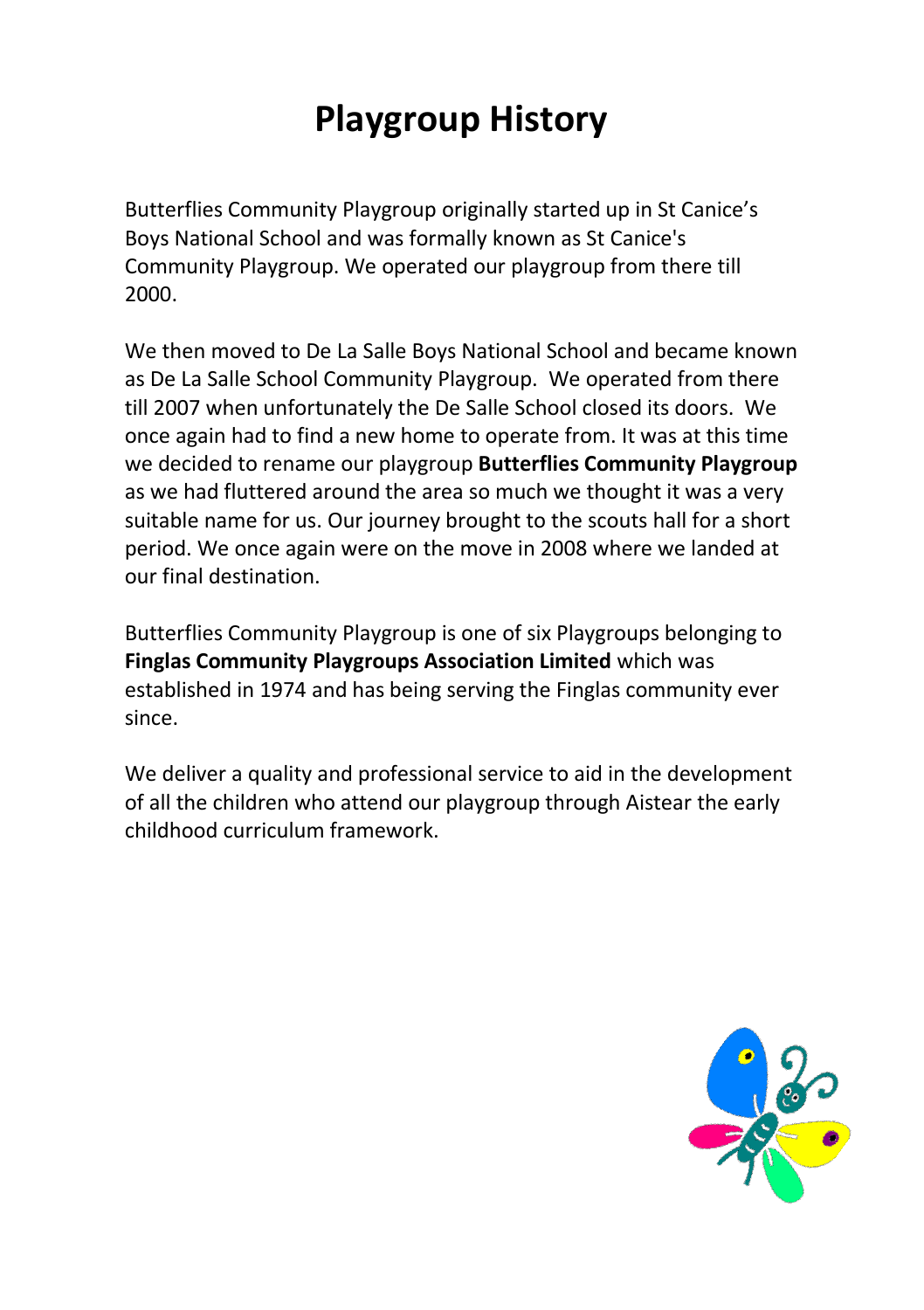## Butterflies Community Playgroup Our Team



All of our staff are highly skilled and qualified with up to date training and awards in Early Childcare Education. We continue to strive for excellence by updating our skills and attending workshops on an ongoing basis.



**Fionnuala** is the group leader and has been with the playgroup since 1991. She came to the playgroup as a parent volunteer. Because of this she brings a wealth of expert knowledge and experience. She is passionate about the children's development and this is evident in her dedication to the children and the playgroup.



**Rita** has been with the playgroup since 2002. She also came to the playgroup as a parent volunteer. She too has a wealth of expert knowledge and experience. She is passionate about the importance of play and fun for children in their learning experience in the playgroup.



**Catherine** joined the playgroup in 2017. She is very experienced and has brought a fresh outlook to our team. She is also passionate and caring about working with the children.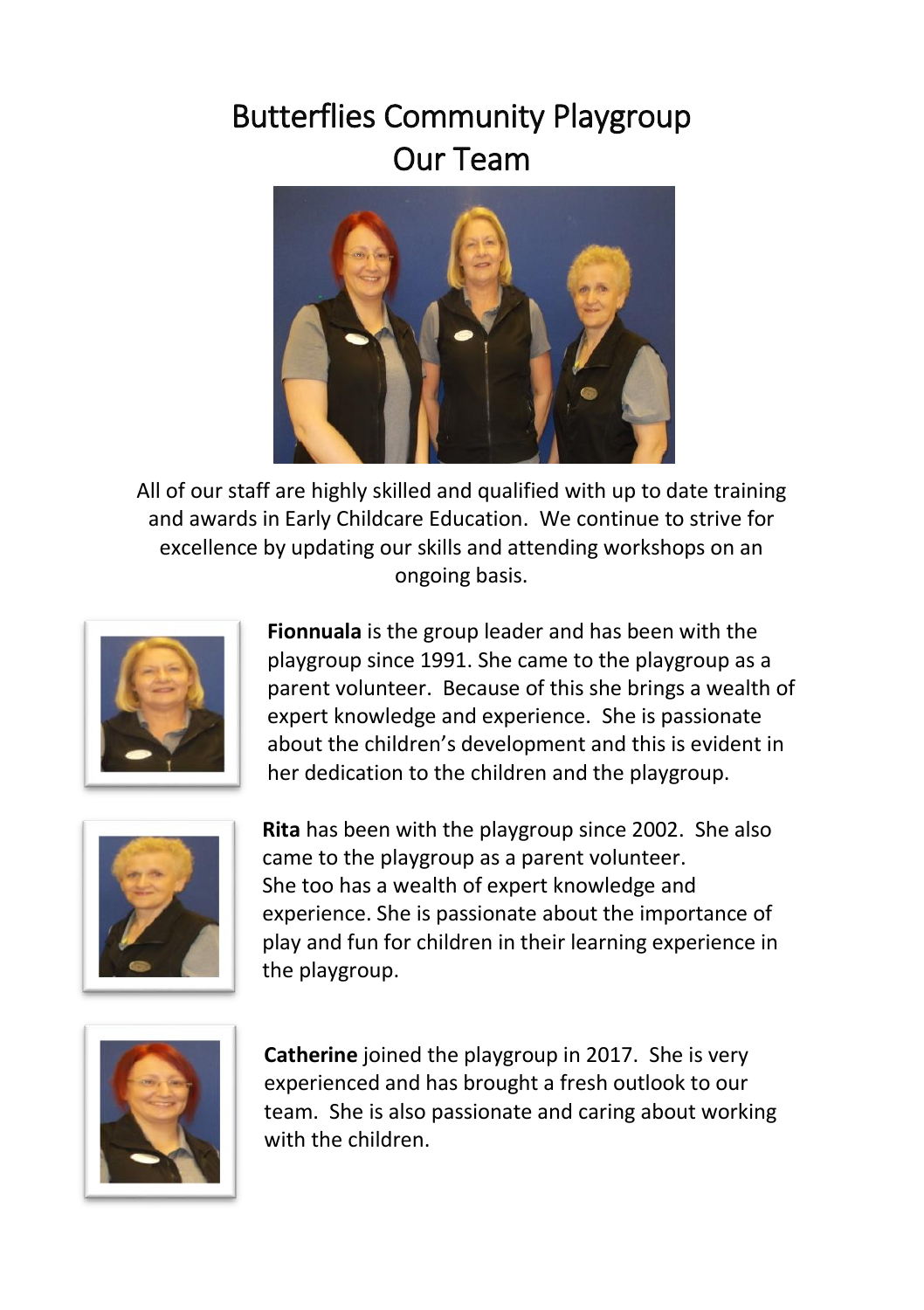## **Key Person**

When the government introduced the Early Childhood Care and Education scheme (ECCE) in January 2009, this entitled each eligible child to a free pre-school place.

It also introduced a new curriculum called Aistear. This new curriculum is to be implemented in all playgroups to ensure that each child is given the opportunities to develop and learn through play. The easiest way to implement this curriculum is to provide the equipment and environment and to observe them at play.

However, in order that no child may be overlooked, the leaders have divided the children attending the playgroup into three groups. Each leader will become the **KEY PERSON** for each child in her group so that the child can be observed on a monthly basis by the KEY PERSON to assess his/her development.

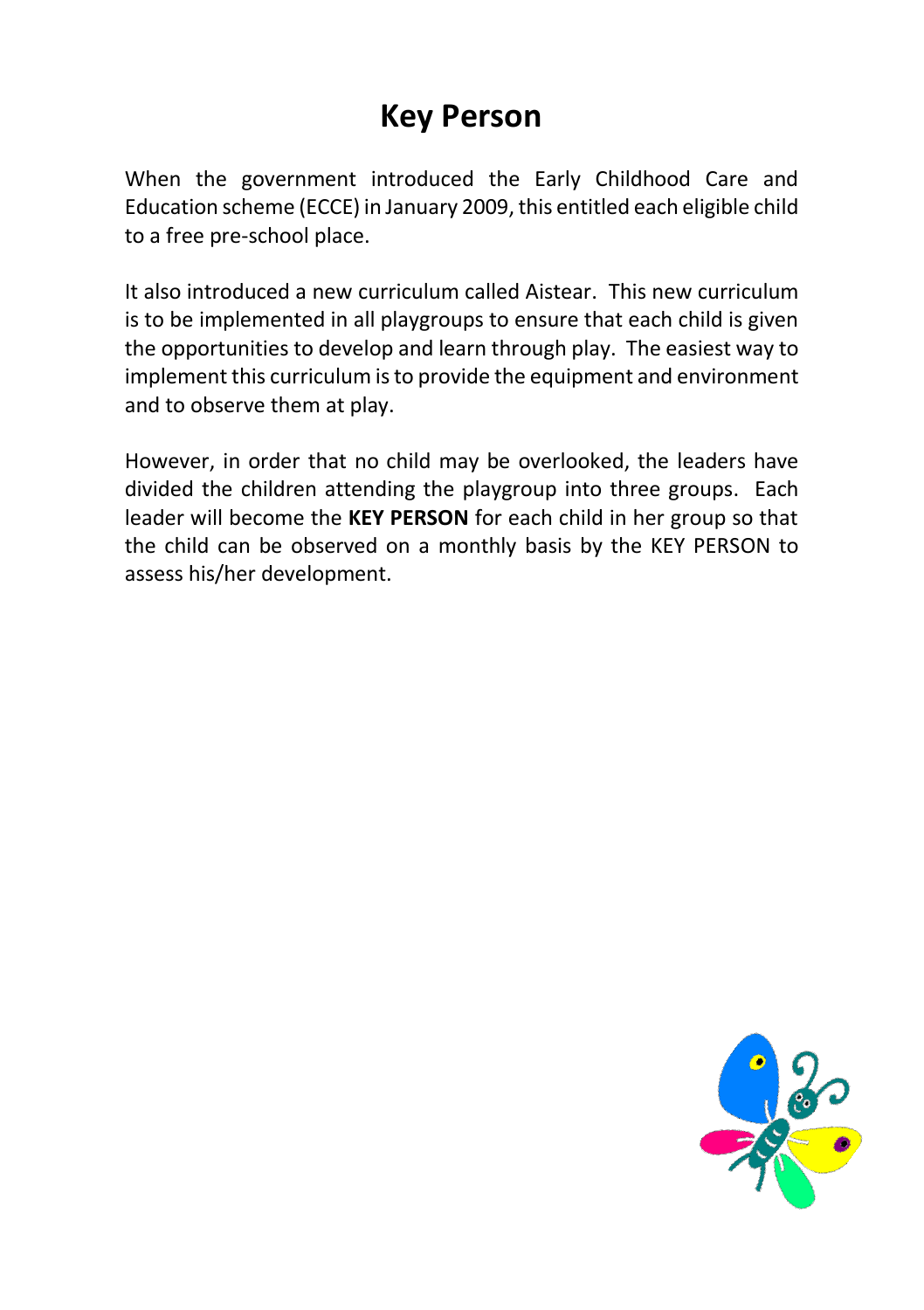# **Just Playing**



When I'm building in the block room, Please don't say I'm "Just playing." For, you see, I'm learning as I play, About balance, I may be an architect someday.

When you see me up to my elbows in paint, Or standing at an easel, or molding and shaping clay, Please don't let me hear you say, "He is Just Playing." For, you see, I'm learning as I play. I just might be a teacher someday.



When you see me engrossed in a puzzle or some "playing" at my school, Please don't feel the time is wasted in "play." For you see, I'm learning as I play. I'm learning to solve problems and concentrate. I may be in business someday.

When you see me learning to skip, hop, run, and move my body, Please don't say I'm "Just Playing." For, you see, I'm learning as I play. I'm learning how my body works. I may be a doctor, nurse, or athlete someday.

When you ask me what I've done at school today, And I say, "I just played." Please don't misunderstand me. For, you see, I'm learning as I play. I'm learning to enjoy and be successful in my work. I'm preparing for tomorrow. Today, I am a child and my work is play.





*Anita Wadley*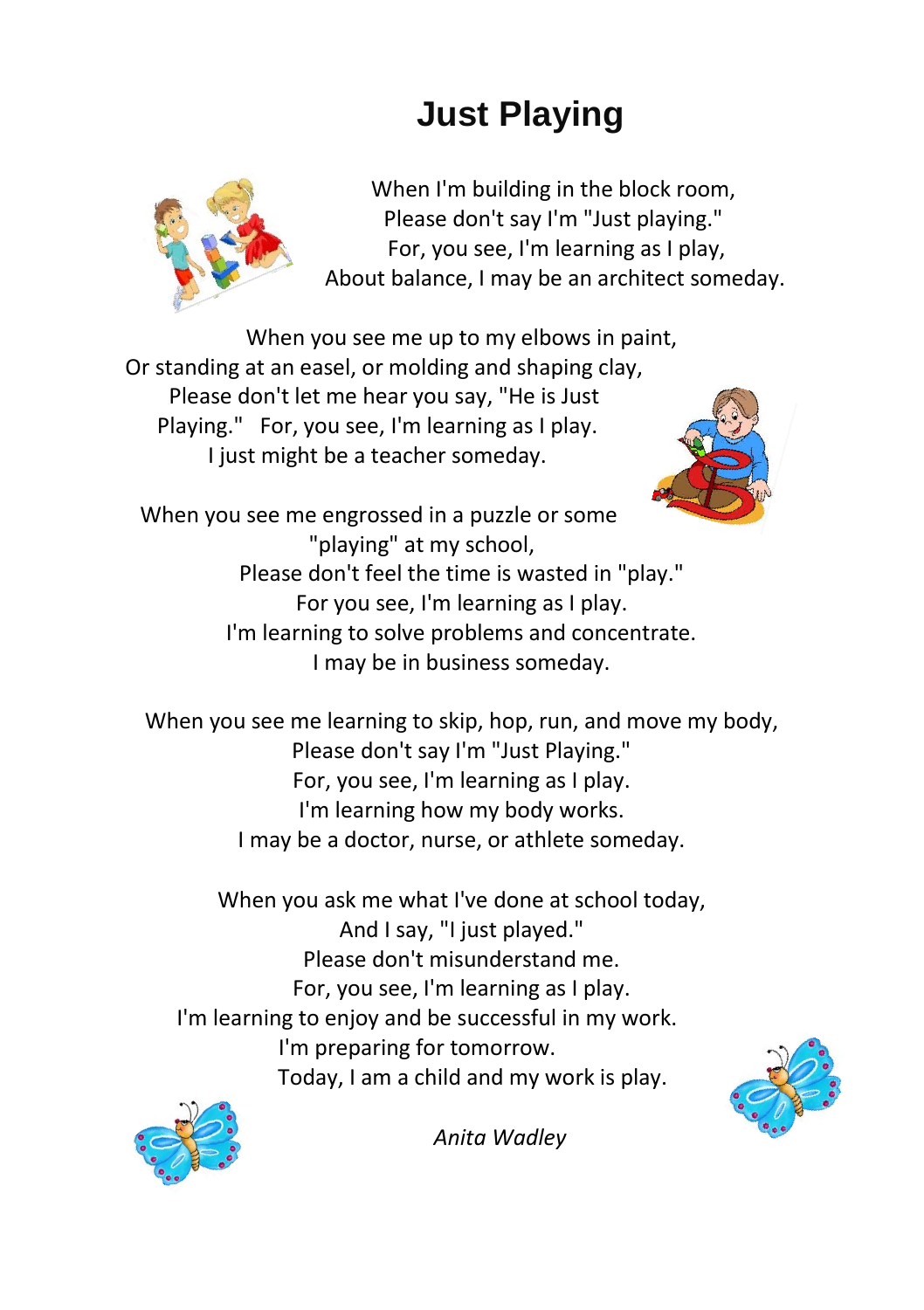## **Playschool Events**

- Halloween Trick or Treat Fundraising for Temple Street Hospital
- Christmas Play and visit from Santa
- St Patrick Day Party
- Playschool Outing
- Annual Garden Tea Party
- Sponsored Teddy Bears Picnic
- End of year Celebration
- Birthdays (Parents can bring a cake to celebrate their Childs Birthday)

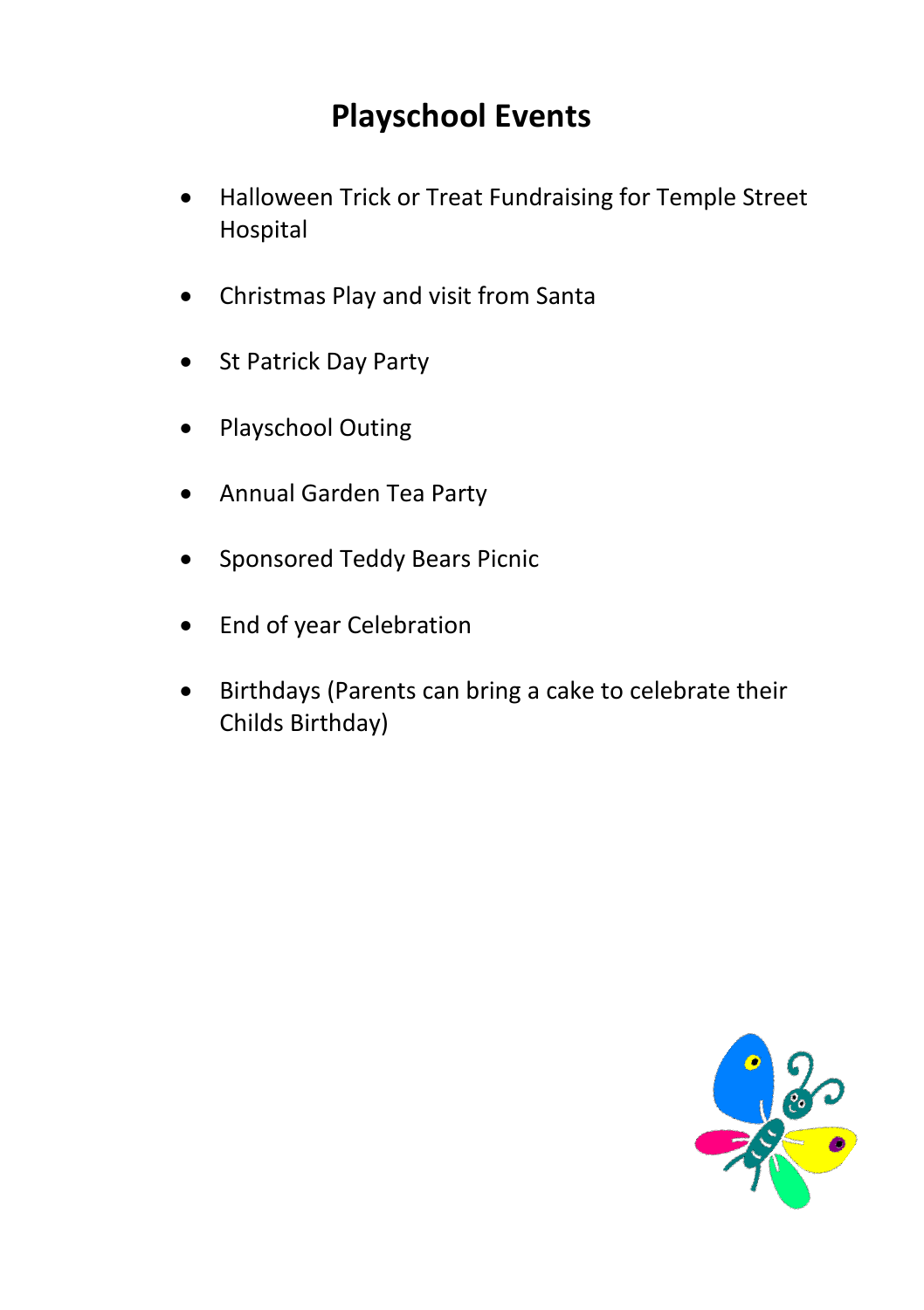## **Playgroup Information**

#### **Email:** butterfliescommunityplaygroup@gmail.com



**Butterflies Playgroup Finglas**<br>Butterflies Playgroup Finglas

Fionnuala Neville Phone (086) 379 8301 Rita Kiberd Phone (086) 318 4308 Catherine Flanagan Phone (085) 164 2653

Type of Service Sessional No. of Children catered for 22 Age of Children: 2Yrs 8 Months – 5 Yrs Adult/child ratio: 1 – 11 Days: Monday- Friday Time: 9:15am – 12:15pm

12:15pm – 1:00pm (optional) Requirements: **SMALL** lunch box with **name** on lid

### **No crisps, sweets, biscuits, peanut butter (allergies) cakes or fizzy drinks**

The designated person/s must bring the child to and from the Playgroup.

A book for signing in the children will be provided and must be completed every morning.

Leaders should be told whenever the child is being collected by a nondesignated person.

Our Policies and Procedures Manual is available for your perusal on the desk with the signing in sheet.

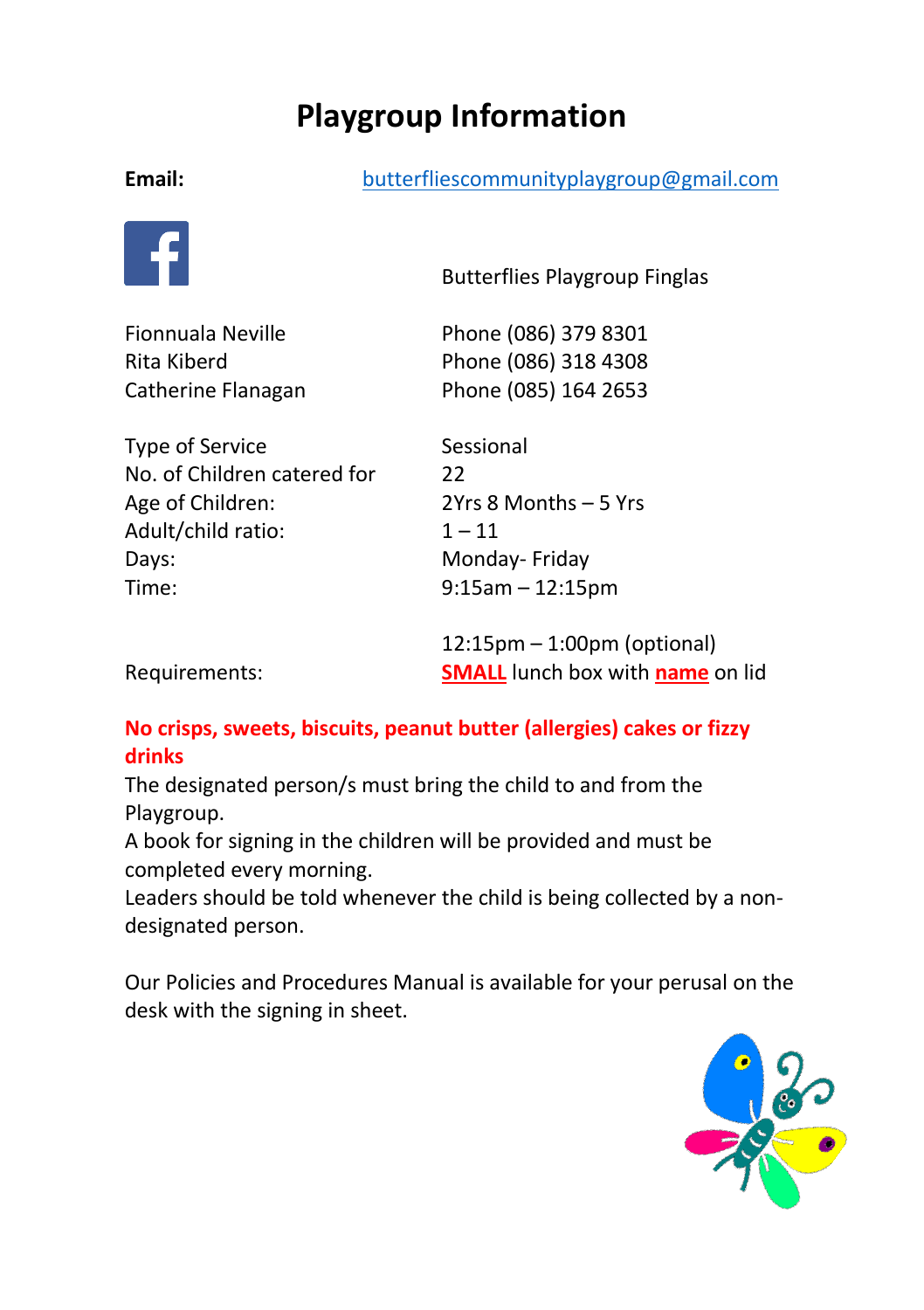## **Mission Statement**

Butterflies Community Playgroup is run by three experienced and highly qualified childcare workers providing a service to 22 children. We operate a Play Based Curriculum which provides for the needs of the whole child, i.e. physical, intellectual, language, emotional and social. The Mission Statement of Butterflies Community is to aid the development of the child through Identity and Belonging, Communication, Well-being and Exploring and Thinking (Aistear curriculum) in a caring and child friendly environment, working in partnership with parents, guardians, families and the relevant agencies

## **Curriculum Statement**

The Curriculum Statement of Butterflies Community Playgroup is to aid the development of the child through provision of their experience through play that promote children's feelings of Identity and Belonging, supports their Well-being and builds on their Communication and Exploring and Thinking skills in conjunction with the Aistear framework. We do this by providing a caring and child friendly environment, working in partnership with parents, guardians, families and the relevant agencies.